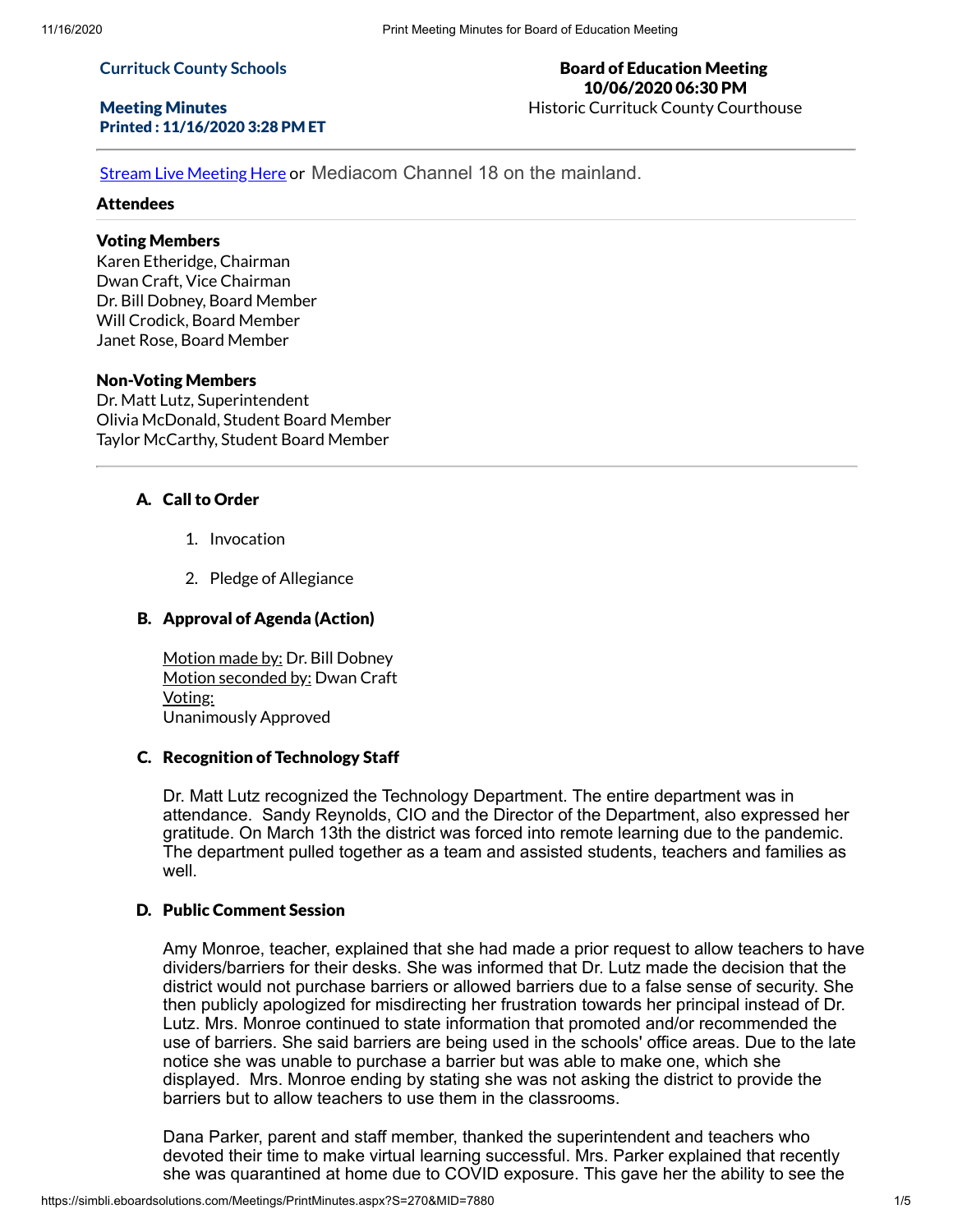daily instruction provided to her children. She said the dedication of teachers was apparent. She asked the Board to carefully review the demands placed on teachers. She asked them to please choose a school reopening plan that will not over burden the district's teachers.

# E. Remote Learning and Return to In-Person Instruction (Action)

Dr. Lutz, Superintendent, explained that on March 13, 2020 all schools were closed by the Governor due to the pandemic. The district has since been working around the ever changing mandates by the state. Dr. Lutz thanked the public and teachers for working through the challenges of online learning. On September 17, 2020, Governor Cooper announced that school districts could choose to open schools for students in PreK- 5th for inperson instruction, but not before October 5th. Dr. Lutz presented the options for reopening schools:

Option 1: PreK-12th grade remain in Plan C (continues remote learning) Option 2: PreK-5 face to face instruction, 6-8 Plan B (hybrid instruction) and Plan C for 9-12 (remote).

Option 3: PreK-5 Plan B (hybrid instruction) and Plan C for 6-12 (remote).

Option 4: PreK-5 Plan A (face to face) and Plan C for 6-12 (remote).

Dr. Lutz spoke about returning to school and working through the mandates under Plan A. He explained that social distancing also affects bus capacities. The bus capacity for elementary students has been reduced from 72 to 48 students. He explained the district's options for reopening were created by using the state's recommendations and requirements outlined in the Lighting Our Way Forward; NC Guidance on Reopening K-12 Public Schools and Strong Schools NC Public Health Toolkit. Approximately 400 elementary students have registered to remain in online learning when school resumes. This option will be available until December 18, 2020 and students will not be allowed to opt out. Since online learning must be offered the district will need to reorganize; therefore, the district cannot guarantee students will keep their current teachers.

Dr. Lutz thanked the community and staff for taking part in the surveys which provided input for planning. Over 2,800 responses were received. He went on to provide information on safety precautions that will be used in the facilities - such as hand sanitizing stations, proper cleaning of the facilities, organized drop off areas with temperature checks and the requirement of cloth masks in the buildings. Isolation rooms will be available for students and staff. The district will provide a COVID data dashboard which will be updated weekly.

Dr. Lutz continued to speak on the logistics of the reopening. Parents will be encouraged to transport students to and from school. Each morning health checks will be conducted before the students enter the bus. Breakfast and lunches will be available to students at no charge for the remainder of the 2020 calendar year. Grab and go lunches will be served in cafeterias and classrooms - location depends on student capacity.

Schools will not be available to the community for events, etc. The NCHSAA has created the sports schedule and safety protocols. Dr. Lutz said the recommendation is for the district to follow those guidelines.

In addition, Dr. Lutz made the recommendation to revise the district's school calendars to make October 16, 19 & 20 teacher workdays to allow time for grading and rescheduling.

Will Crodick made the motion to select Option 2 of the district's proposal and to seek support to add K-2 classroom support and to keep schools open all day on Fridays. Without a second the motion failed.

Janet Rose made the motion to select Option 2 with less or no professional development so teachers can collaborate and to keep Fridays as a ½ day of remote learning to allow planning time and cleaning of the schools (seconded by Dwan Craft).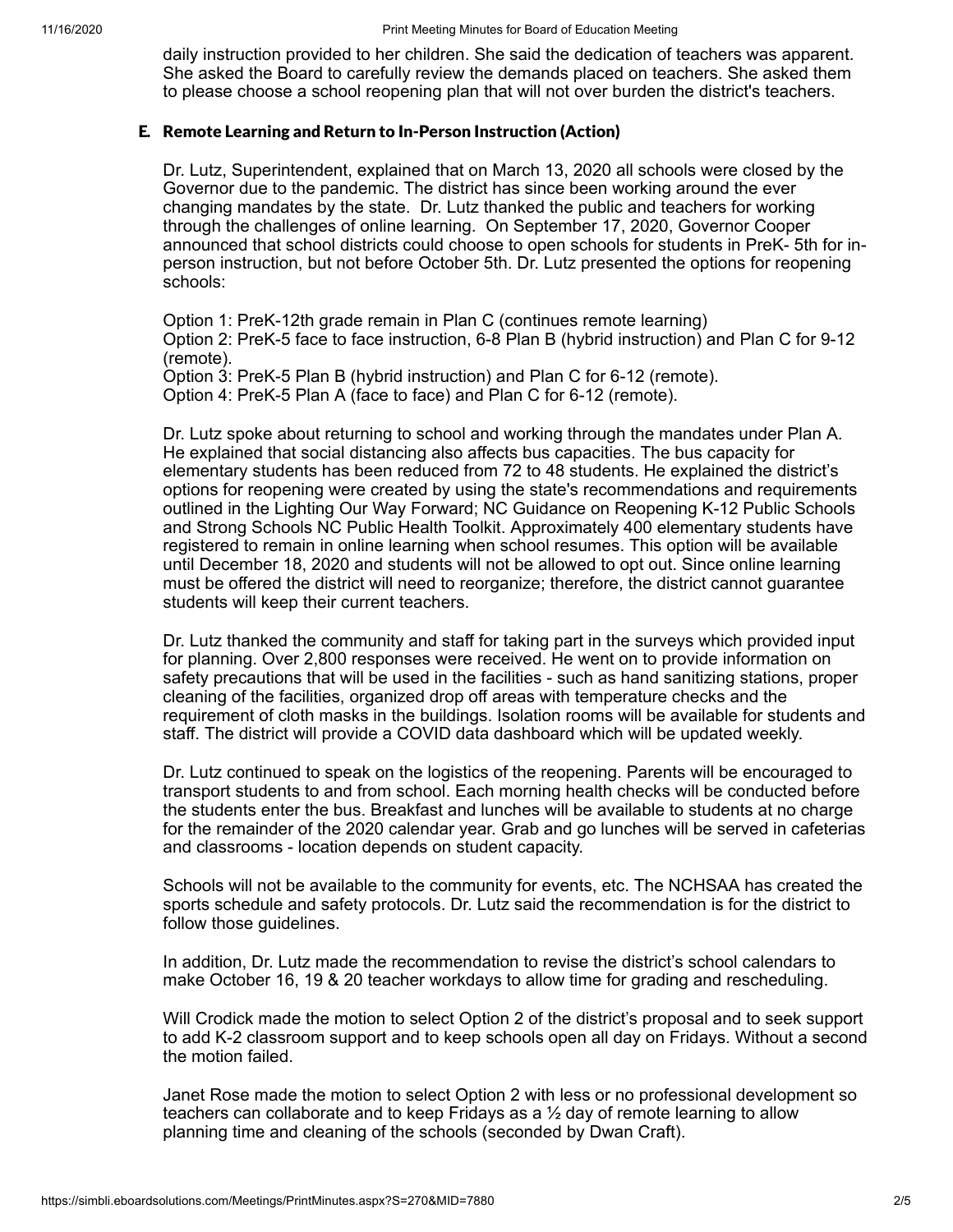Mr. Crodick said that he would like the least distraction for K-2 students so services can be delivered with little or no changing of teachers. He added that the schools needed teacher assistants and it was hard for working parents to deal with childcare for the  $\frac{1}{2}$  days on Fridays - students should remain in school.

Dr. Lutz said Friday's 1/2 day of virtual learning would allow time for deep cleaning and should there be an uptick in confirmed COVID cases, the continuation of some virtual learning would be beneficial should students revert back to remote learning.

Mr. Crodick suggested to conduct virtual learning while in school. This would allow parents to work, as well as going through the process of delivering the virtual therefore keeping the skills honed. This way would also cause the least disruption.

Mrs. Rose stated that she understood how hard teachers were working with long hours and believes the ½ days on Friday would help. She agreed teacher assistants were needed but there were funding concerns. Maybe it would be possible to pull/reassigned current staff members.

Mr. Crodick said the Board should prioritize spending. He added that approximately \$250,000 had been invested into Central Office positions when it could have been used for teacher assistants. Dr. Lutz asked him to clarify. Mr. Crodick stated the the new positions included a Director of Transportation, an Instructional Coordinator, and the Director of Student Services. He said instead of spending the money on these positions, it should be spent in the classroom. Chairman Etheridge said Mr. Crodick's statement was not true. Dr. Lutz said when he was serving as Interim Superintendent the positions had been reviewed and he had done the best to stay cost neutral.

Dr. Dobney said he preferred Option C which kept the district in virtual learning because he was concerned for the safety of teachers. However it is his understanding that Dr. Lutz is considering a virtual academy where teachers could apply for virtual teaching positions.

Mrs. Craft said she had visited with a teacher who only had three students online. The teacher initially felt she could conduct in-person teaching and online simultaneously. However after trying the setup she said it would not work. Mrs. Craft said teachers are going beyond their job duties. They need a chance to collaborate and students should be able return to school with everyone on the same page. She added that she was concerned with the density of PreK-5 buses as well as the availability of buses to transport students. Dr. Lutz said the capacity of middle school buses will only allow one student per seat, which is concerning. As far as transporting PreK-5, the district will use 35 out of the district's 43 buses.

The Board voted and approved the motion on the floor.

Mr. Crodick asked if dividers would be allowed in the classroom. Dr. Lutz said he was researching pricing for similar devices. Mr. Crodick asked if the devices would be available before the start of school and asked if teachers would be allowed to bring dividers/shields. Dr. Lutz said he would be making a decision and again would like to see the use of common devices. Mr. Crodick asked if there was policy on teachers bringing items into the classroom. Dr. Lutz said he was unsure at the present time.

Motion made by: Janet Rose Motion seconded by: Dwan Craft Voting: Unanimously Approved

# F. Consent Agenda (Action)

Motion made by: Dr. Bill Dobney Motion seconded by: Dwan Craft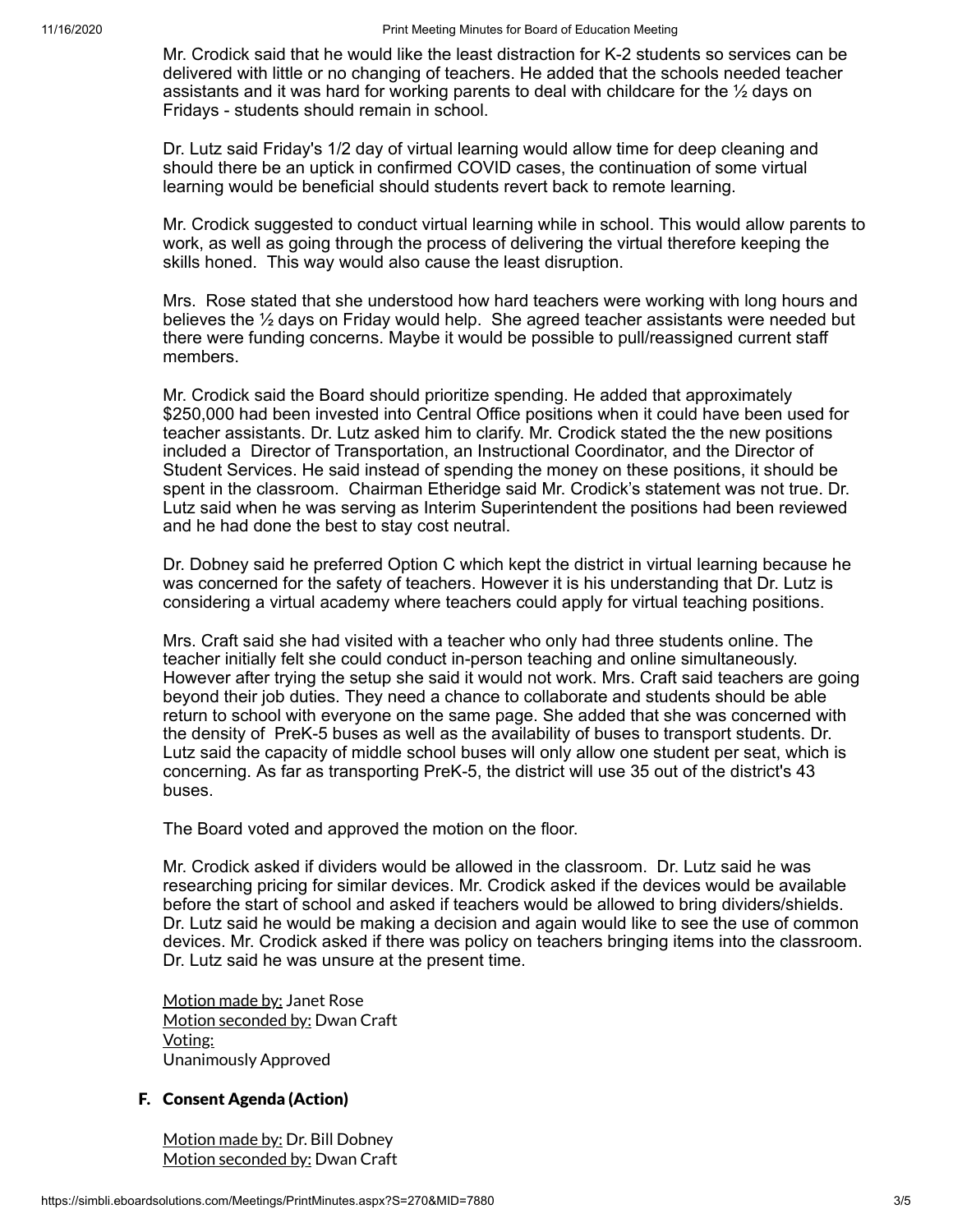## Voting:

Unanimously Approved

- 1. Personnel Report Dated October 6, 2020
	- a. Leave Report Confidential
- 2. Budget Amendment Dated October 6, 2020
- 3. Banking Reconciliation
- 4. Revised August 6, 2020 Closed Session Minutes
- 5. September 3, 2020 Board Meeting Minutes
- 6. September 10, 2020 Joint Meeting Minutes
- 7. September 21, 2020 Special Meeting Minutes

# G. Information Items

1. Work Session - November 10, 2020- Knapp Professional Learning Center, 4:00 p.m.

2. Board of Education Meeting- November 10, 2020- Knapp Professional Learning Center, 6:30 p.m. - Date and location changed due to a conflict.

## H. Board Member and Superintendent Comments

Dr. Lutz said that the district has been in contact with Cognia and will be reviewing cost and moving forward with accreditation.

Mr. Crodick said he has heard positive and negatives regarding the current state of the schools. He appreciates the hard work of the teachers. He said he was disappointed that he had previously asked about the district's nepotism policy but was yet to receive a legal opinion.

Mrs. Rose thanked everyone for going above their job description. She thanked parents and said based on input 15 % would like to remain online and 85% would like to return to school. Mrs. Rose provided the dates for the November 3rd election and recognized the 100th anniversary of women's right to vote.

Dwan Craft said staff members are amazing. She visited CCHS and CCMS and observed the track being refurbished. She also noticed a little library setup at the entryway of CES.

Dr. Dobney thanked staff, teachers and administrators for working on the plan to reopen schools and he prays for a safe school year. He told everyone to vote.

Dr. Lutz applauded the work of staff and the kind output from the community during his first month as serving as superintendent. He is thankful for the opportunity to lead a wonderful school district.

Chairman Etheridge thanked the superintendent, his team and teachers. She reminded everyone to conduct their research on candidates and to vote on Nov. 3rd for the individual they felt would serve the community in a positive direction.

# I. Adjourn Meeting (Action)